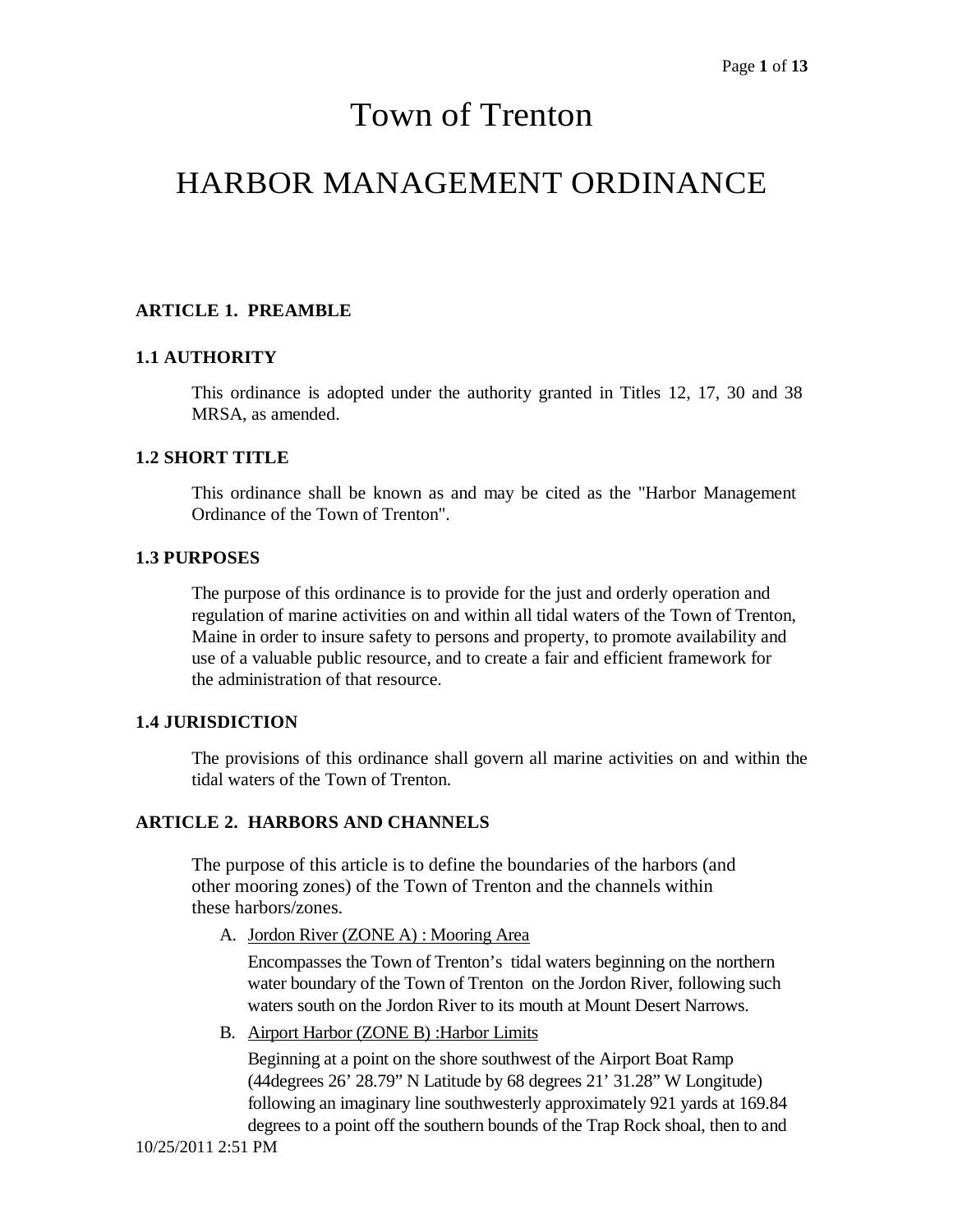following northeasterly the offshore Trenton channel boundary described in Article 2 section G below, to a point at the mouth of the Jordan river ( 44degrees 26' 6.67" N Latitude by 68 degrees 20' 59.98" W Longitude) then following an imaginary line southwest 204.36 degrees approximately 926 yards to a point on the shore NE of the Boat ramp, then following such shore southwesterly to the beginning point above. Within this harbor area, a 100 foot wide access channel will extend, from the shore side edge of the Airport Boat Ramp on bearing 106 degrees East to the main channel described in Article 2 section G below.

#### C. Goose Cove Harbor (ZONE C) : Harbor Limits

Beginning at the most southeasterly point on Haynes Point ( 44 degrees 25' 26.89" N Latitude by 68 degrees 22' 24.05" West Longitude)extending on an imaginary line in a southwesterly direction of 204.49 degrees 1.1 nautical miles to the most southeasterly point on Alley Island (44degrees 24'23.54"N Latitude by 68 degrees 23" 4.31" W longitude), from that point following the shore of Alley Island northerly to and around the shore of Goose Cove to the beginning point on Haynes Point as described above. Within this harbor area, a 100 foot wide access channel, from the described channel in Article 2 section G below, will extend 1 nautical mile north on bearing 324.94 degrees to the head of Goose Cove.

D. Oak Point (ZONE D): Mooring Area

Beginning at the most southwesterly point of Alley Island and encompassing all the Town of Trenton's tidal waters further southwesterly to an imaginary line from the most westerly point on the shore of the Oak Point peninsula (44 degrees 24' 5.43" N Latitude by 68 degrees 26' 6.38" W Longitude running 179.83 degrees southerly to the Town of Trenton's tidal water boundary at the end of Oak Point.

E. Union River (ZONE E) : Mooring Area

Beginning at the imaginary line from the westerly point on the Oak Point peninsula enumerated in Article 2 section D above and encompassing all of the Town of Trenton's tidal waters running north up Union River Bay to the Northern end of the Town's water boundary on the Union River outside Mill Cove.

F. Mill Cove Harbor (Zone F) :Harbor Limits

Beginning at a point on the most northwesterly shore of the peninsula immediately south of Mill Cove (44degrees 28' 14.22" N Latitude by 68 degrees 25' 38.48" W Longitude) following an imaginary line approximately 289 yards on bearing 30.49 degrees to the northerly Tidal water boundary of the Town of Trenton and then along such boundary in a southeasterly direction to and around the shore of Mill Cove to the beginning point above.

G. Channel Limits

For the purpose of this ordinance the channel limits shall include a fairway three hundred fifty feet wide, more or less, always running parallel and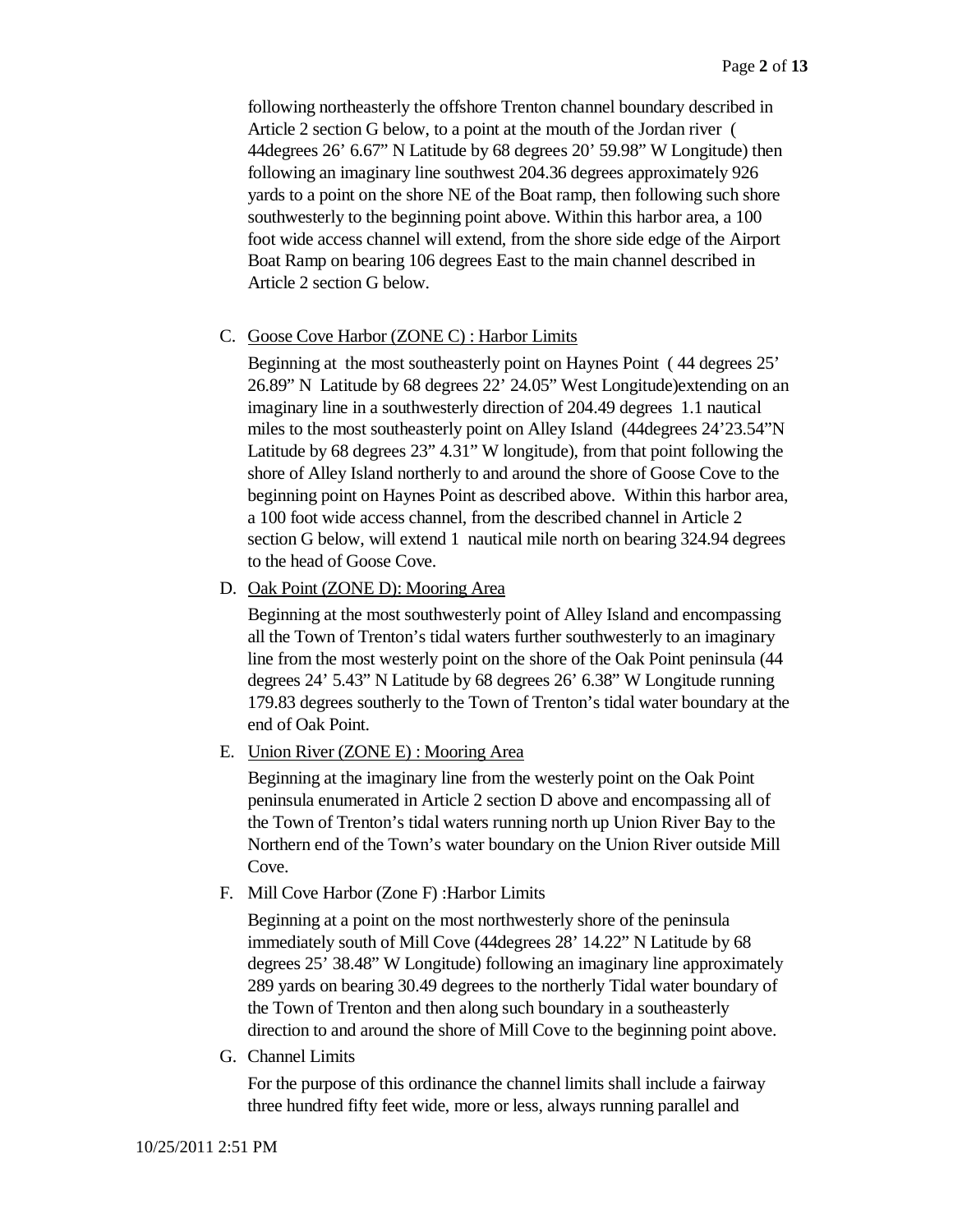adjacent shoreward to the Town lines forming the Towns' offshore boundaries along the Jordon River, the Airport Harbor, and the Goose Cove Harbor ( Zones as described in Article 2 sections A-C above.and then running westerly 300 yards offshore parallel to the Town's offshore boundaries along Alley Island and the Oak Point Peninsula and then northerly up the Union River Bay to the Northern boundary of the Town of Trenton's tidal waters beyond Mill Cove ( Zones as Described in Article 2 sections D-F above) , and any other channels specifically designated in this ordinance in Article 2

# **ARTICLE 3. HARBOR MASTER**

#### **3.1 Appointment**

The Selectmen shall appoint the Harbormaster annually for a one-year term Beginning July  $1<sup>st</sup>$  and ending June  $31<sup>st</sup>$ . In the event that an appointment is not made by July  $1<sup>st</sup>$ , the incumbent shall remain in office until a successor is appointed and sworn.

#### **3.2 Duties and Responsibilities**

- A. The duties and responsibilities of this office are prescribed by Title **12**, **17** and **38** MRSA. The Harbor Master shall have full authority in the interpretation and enforcement of all regulations affecting the tidal waters of the Town of Trenton, Maine to the fullest extent permitted by law.
- B. Promote order in the harbors and assure safety and use of the harbors for the general public.
- C. Regulate approval and placement of all moorings according to the approved mooring plan.
- D. Assure that copies of all rules, regulations, ordinances, and other laws which pertain to the harbors, their use, and to vessels within the Town of Trenton, are available for inspection at the Town office.
- E. The Harbor Master shall be overseer of the Town' s waterfront facilities including but not limited to moorings, floats, docks, and ramps and parking areas.
- F. Provides for the inspection of moorings, docks, floats, piers, and wharves, from time to time as his judgment may dictate, in the geographic areas covered by this ordinance and give notice to the owner of such structures which have fallen into a state of disrepair or which create a dangerous condition or may interfere with safe passage.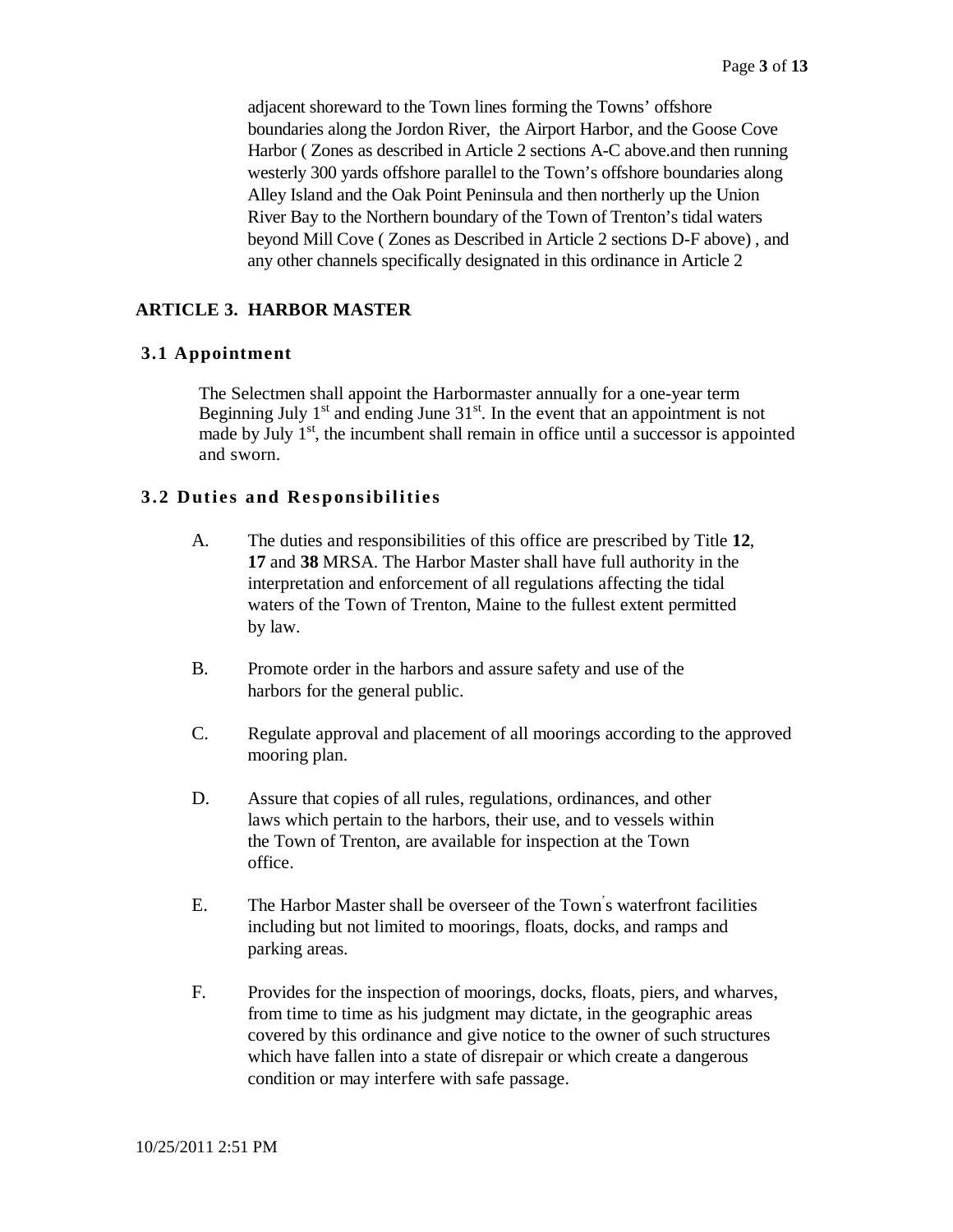- G. The Harbor Master shall receive annual compensation as determined by the Board of Selectmen.
- H. The Harbor Master shall attend the meetings of the Harbor Committee

#### **3.3 Deputy Harbor Master.**

A Deputy Harbor Masters shall be recommended jointly by the Harbor Master and the Harbor Committee and approved by the Board of Selectmen. The Deputy Harbor Master shall serve under the direction of the Harbor Master and have full authority to enforce all harbor regulations in case of the harbor master's absence or disability or as otherwise conferred by the Harbor Master.

# **3.4 Enforcement**

It shall be the duty of the Harbor Master to enforce the provisions of this ordinance. If the Harbor Master shall find any provision of this ordinance, or any rule or regulation promulgated pursuant to its authority, is being violated, he shall notify the person responsible for such violation, either verbally or in writing, indicating the nature of the violation and ordering the necessary action to correct it. A copy of written notices shall be maintained as a permanent record.

# **ARTICLE 4. HARBOR COMMITTEE**

The Harbor Committee shall consist of not less than five (5) members nominated by the Board of Selectmen. Members shall be appointed for two-year terms and may be reappointed. Each member shall be a citizen of the Town of Trenton and shall represent diverse interests in the harbors. (I.e. recreational and commercial boat owners, abutting land owners, members of Town Boards and Committees and business owners.) In addition, a seat on the committee will be allocated to a representative of Hancock County whose responsibility embraces the administration of the Hancock Bar Harbor Airport.

#### **4.1 Duties and Responsibilities**

Shall be to oversee the harbors and advise and report to the Board of Selectmen as follows:

- A. To advise as to the custody, care, and management of the Town's waters, harbors and related facilities.
- B. To recommend policies, rules and regulations and changes to this ordinance pertaining to such waters and facilities
- C. To make recommendations on the construction of piers, wharves, bulkheads or other structures within the harbors.

10/25/2011 2:51 PM D. To propose fees.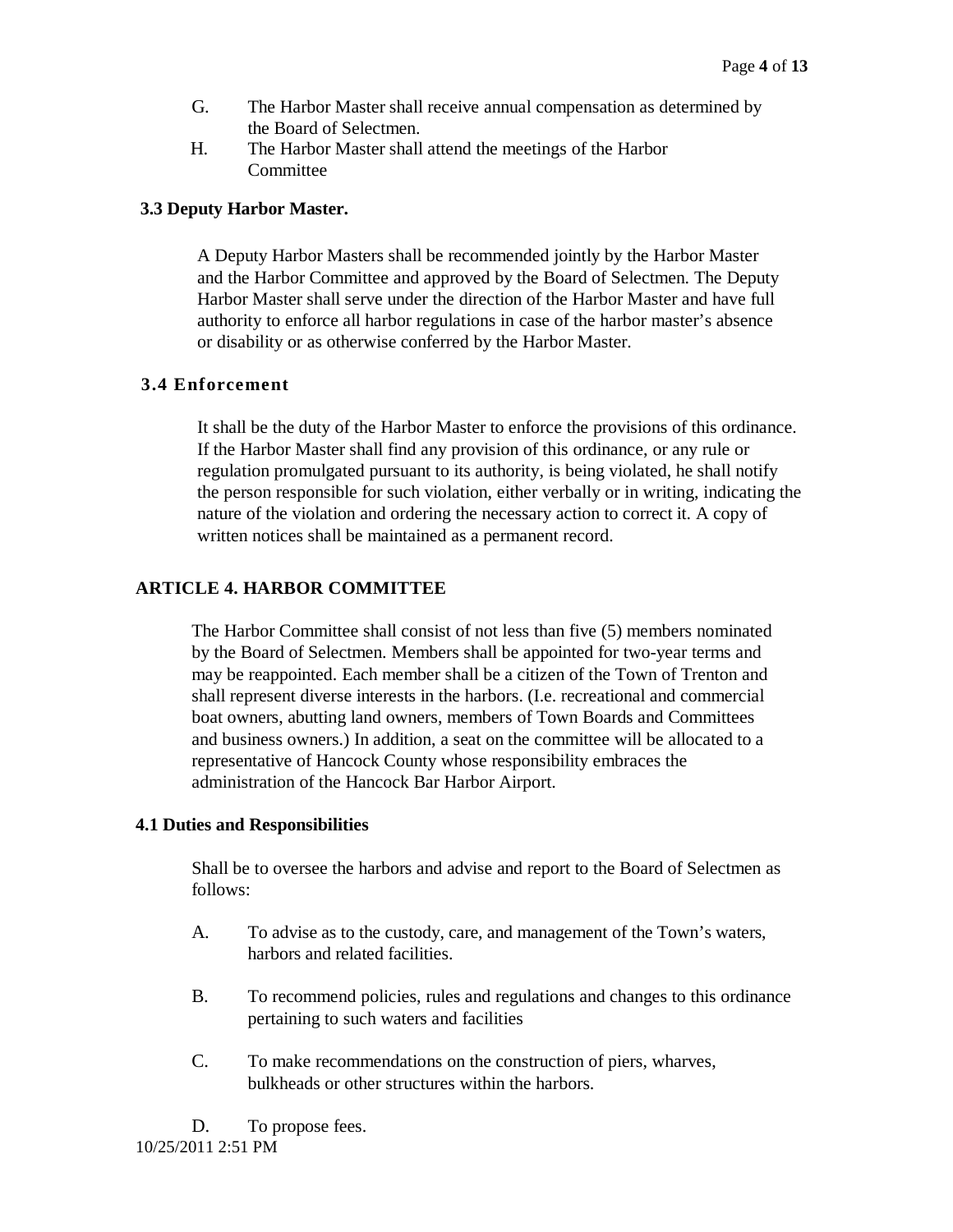- E. To develop short and long term harbor plans.
- F. To review the qualifications of persons applying for Harbor Master or Deputy Harbor Master and to make recommendations to the Board of Selectmen accordingly
- G. The committee shall annually choose one of its members as chairman and a different member as secretary. The secretary shall keep a record of all proceedings and make a report at close of each year for inclusion in the Annual Town Report.

#### **4.2 MEETINGS**

The chairman or the Harbor Master may call meetings of the committee. There shall be a minimum of two meetings per year**.** Notice of such meetings will be posted in the Trenton Town Office at least 10 days in advance, and all such meetings shall be open to the public.

#### **4.3 QUORUM**

A majority of the members appointed to the Committee shall constitute a quorum.

#### **4.4 VOTE**

The committee decisions will be made by vote of a majority of the members present and voting.

#### **5. MOORINGS**

- **A.** The Harbor Master shall have absolute authority over all moorings and mooring locations in accordance with the terms of this ordinance and the laws of the State of Maine. The Harbor Master will consult with the Airport Manager relative to mooring assignments to assure vessel placements, height limitations, etc. are consistent with air traffic safety requirements.
- **B.** Mooring permits for the harbors and other Mooring Areas of the Town of Trenton shall be issued for one year. The yearly registration fee as set by the Harbor Committee and approved by the Board of Selectmen shall be due and payable with the application. RIPARIAN owners are not required to pay a fee for their first mooring but must register them annually. Non-residents may be charged a higher fee than residents. All fees will be used to upgrade, maintain and supervise the Harbor, Bay and Town Landings areas and related facilities.
- **C.** Priority for enjoying the privilege of maintaining a mooring in the Town of Trenton shall be in accordance with the following: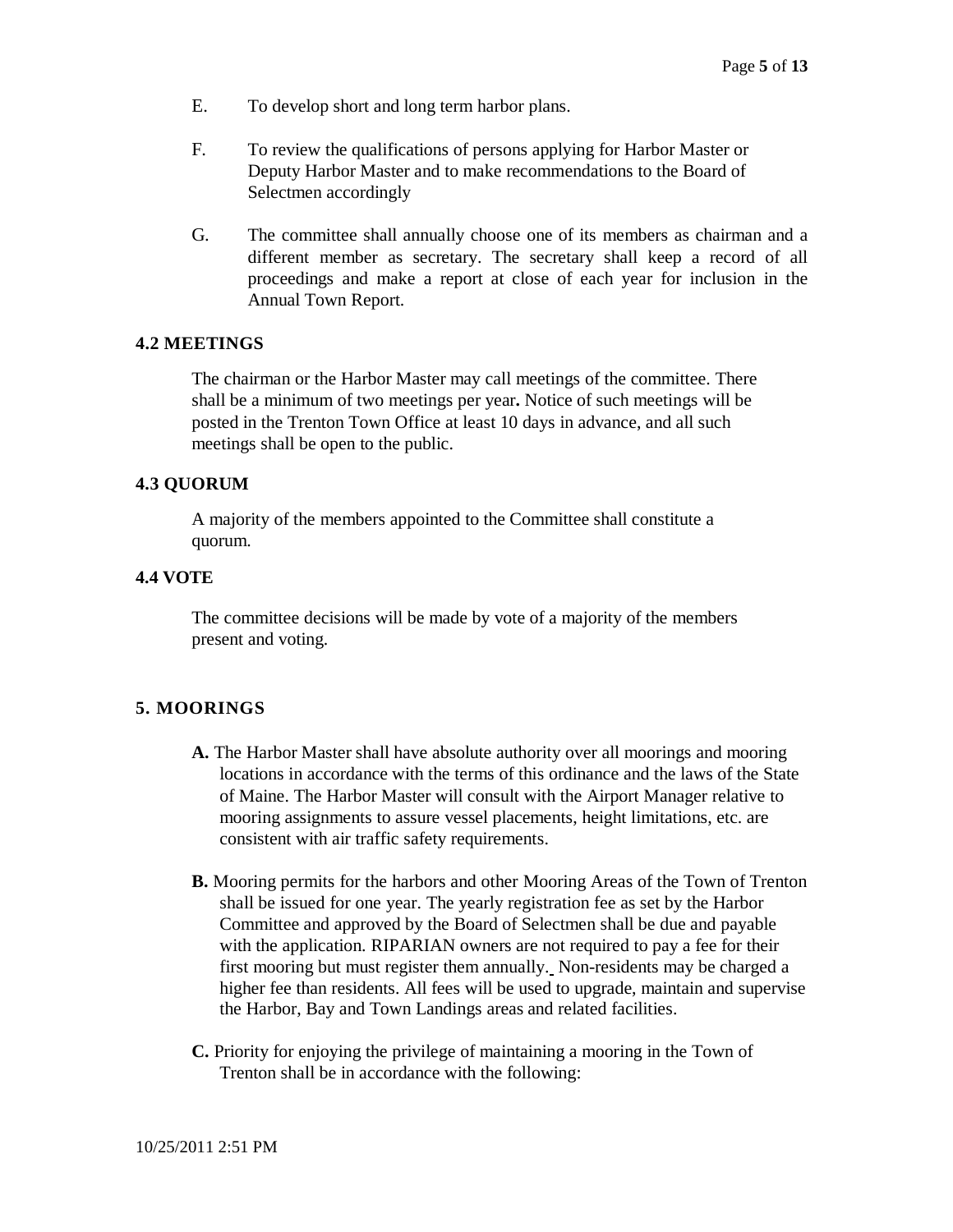- a) Riparian owners
- b) Residents
- c) Non-resident owners
- **D.** The Harbor Master shall register all moorings with the following information:
	- a. The applicant's name, address, telephone number and place of employment.
	- b. The boat name, State and registration number, the vessel description, length, type, I.e. sail, power, inboard or outboard, and boat use.
	- c. The signature of the applicant and date.
	- d. Such other information as determined necessary by the Harbor Master.
- **E.** The Harbor Master may deny an application due to insufficient information on the Mooring Application, failure to provide the required fee or reasons as specified by the Harbor Committee. He may also defer an application due to insufficient space for the desired mooring location or for other reasons specified.
- **F.** No individual shall be allowed more than 2 mooring permits at a given time, unless a specific exception is made by the Harbor Master based on extenuating circumstances.
- **G.** The Harbor Master shall annually assign locations to each mooring with the guidance of the MOORING PLAN for pleasure or commercial fishing vessels and ensure its placement in the correct location. All moorings not located in the correct locations shall be moved by the owner at his expense in accordance with the instructions of the Harbor Master. Failure to do so, the Harbor Master shall move or remove the improperly located moorings and the cost shall be borne by the owner of the mooring.
- **H.** The Harbor Master shall keep a log of the assignment of moorings and submit the log to the Harbor Committee and the Selectmen annually on or before November 1 of the current year.
- **I.** No person shall place, alter, or shift a mooring or buoy of any type within the boundaries of the harbors without the permission of the Harbor Master. Use of a mooring is not transferable, except with the written permission of the Harbor **Master**
- **J.** No person shall permit or place more than one craft at a mooring unless such craft does not interfere with adjacent moorings and anchorage or other navigational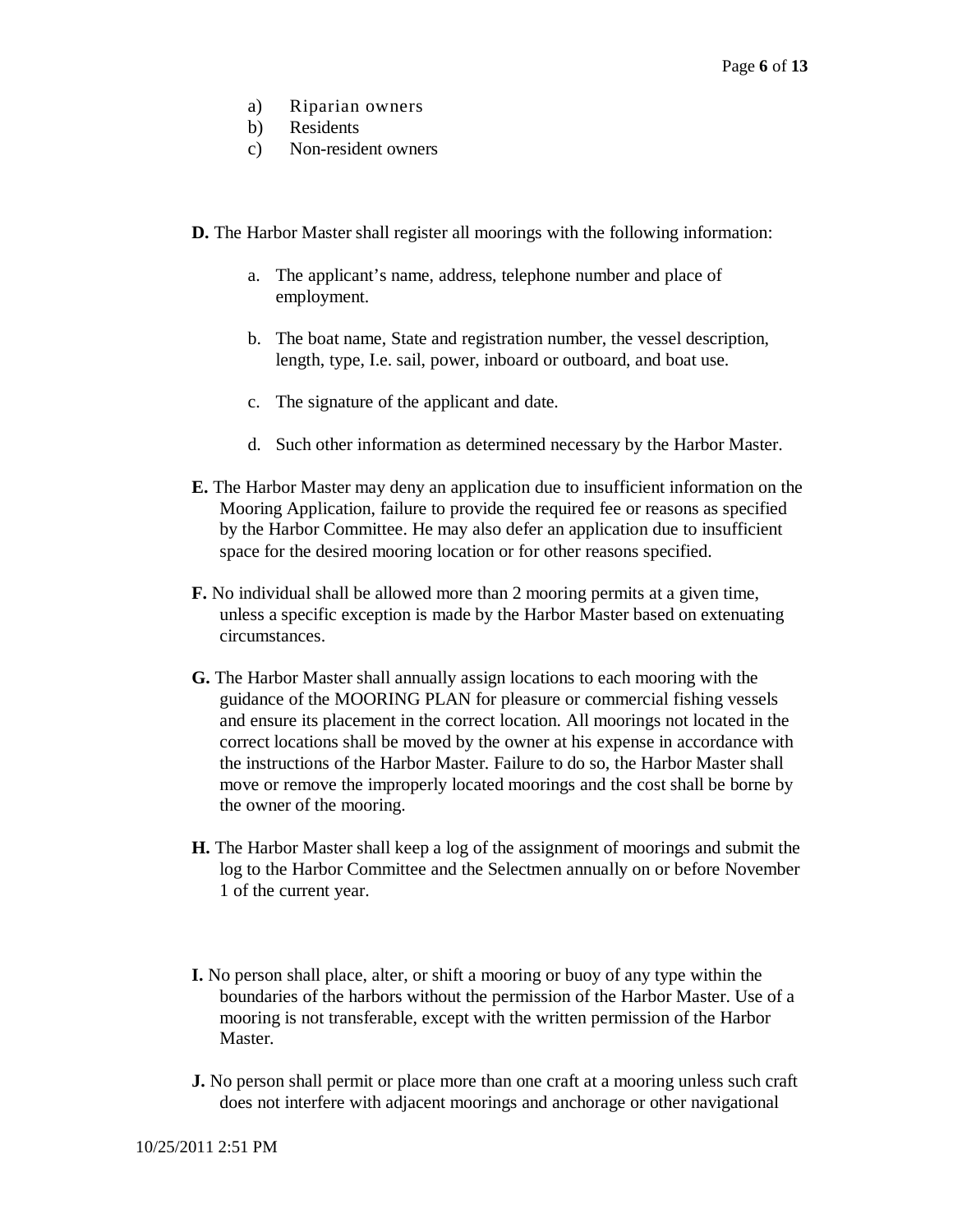conditions, or exceed the limits of the weight of the mooring as determined by the Harbor Master.

- **K.** All moorings shall be numbered as assigned by the Harbor Master. The numbers shall be adequate size to be easily readable. They shall be placed on a floatable light colored and visible buoy attached to the mooring.
- **L.** All moorings shall consist of a granite block, mushroom anchor or such other anchor of sufficient weight to hold the vessel for which they are to be used in accord with the "Mooring Specifications", Article 12below. All moorings shall be approved by the Harbor Master before being placed and inspected by the Harbor Master or a certified inspector after placement, for compliance with the applicable mooring permit. Boat and/or mooring owners will be liable for any damage caused by faulty, inadequate, or improperly placed moorings.
- **M.** Hand mixed concrete blocks, old engine blocks and other miscellaneous weighted objects are not acceptable as mooring anchors in the harbors.
- **N.** The minimum mooring scope shall be approximately two times the water depth at maximum high water. At least *one half* of the total scope shall consist of chain.
- **O.** Despite dimension standards established herein, any part of a mooring showing excessive or obvious wear or any mooring which does not meet the Harbor Master's approval shall not be permitted.
- **P.** Every four (4) years at minimum, permanent moorings shall be either lifted by the owner and inspected by a designated certified inspector or be inspected and certified by a diver at the owner's expense. The Harbor Master shall maintain a file on each mooring listing the date of the last inspection and the name of the person who last inspected it.

#### **ARTICLE 6. FEES**

The Board of Selectmen with the recommendation of the Harbor Master and Harbor Committee shall annually set applicable application and mooring fees.

**A.** Town of Trenton Mooring Fees

| <b>Annual Mooring Registration Fee:</b> | \$25.00  | Resident     |
|-----------------------------------------|----------|--------------|
|                                         | \$50.00  | Non-Resident |
|                                         | \$200.00 | Commercial   |
| Mooring Application Processing Fee      | \$5.00   |              |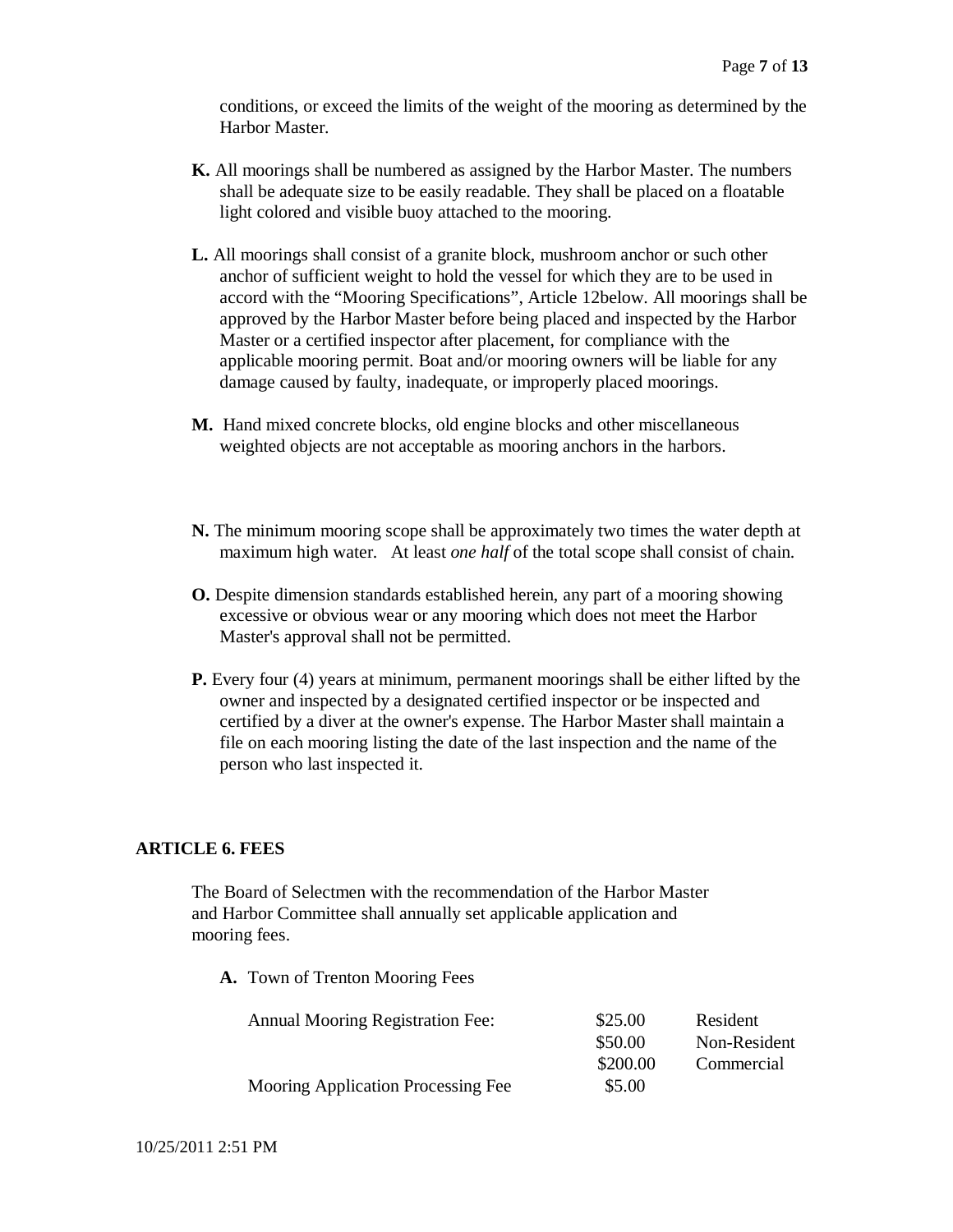# **ARTICLE 7. HARBOR RULES**

- **A.** The Harbor Master is hereby authorized to remove or cause to be removed any vessel or boat from any wharf in the tidal waters of Trenton when so requested by the owner of said wharf and whenever he shall deem it necessary he may remove or cause to be removed any vessel, boat or raft which shall anchor or lie contrary to this Ordinance, rule, regulation or State of Maine Statute. Prior to taking such action the Harbor Master shall make a good faith effort to attempt to notify the owner or person having care of said boat, vessel, or raft, and to order said owner or person responsible for said boat in an expeditious manner, the Harbor Master may remove or cause said removal at the expense of the owner of said vessel. In the event that any person after having been ordered to comply fails to so comply, action may be undertaken by the Harbor Master as in other cases where violations occur, as provided in the Ordinance.
	- **B.** No person shall cause to be abandoned any boat, vessel, cradle or raft within the defined harbors and Mooring Areas of the Town of Trenton. Any such objects left within the confines of such areas which shall appear to the Harbor Master to have been unattended for a period of thirty **(30)** days shall be deemed to be abandoned. The Harbor Master, may in his discretion, order the last owner (if known) to remove same within ten **(10)** days. In the event that the last owner is unknown or uncertain, or not reasonable available for notification or determination, the Harbor Master shall attach to said abandoned property a notification ordering the objects removal within ten **(10)** days. In the event that the removal as herein provided and as may be ordered by the Harbor Master is not accomplished within said ten **(10)** day period, the Harbor Master may remove, or cause its removal at the expense of the last known owner and such said object or property, in not claimed, and removal expenses are not paid by November 1st of each year, may be sold by the Town of Trenton and all monies retained from said sale shall inure to the benefit of said Town of Trenton.
	- **C.** Any vessel or boat may be denied access to the Town ramp or floats if it is structurally unsafe, unseaworthy, or it emanates obnoxious fumes, fluids, oils, or other obnoxious substances.
	- **D.** Any tender, skiff, dory or dinghy left tied to a Town float or ramp that is sunk or awash for a period exceeding seven **(7)** days shall be deemed abandoned. The object may be impounded by the Harbor Master and may be disposed of in the same manner as in 9.2 hereof. The Town shall not be liable for any damages sustained by an impounded tender or skiff.
	- **E.** Vessels shall be operated in the harbors and mooring areas of the Town of Trenton in a reasonable manner so as not to endanger persons or property or to cause excessive wash.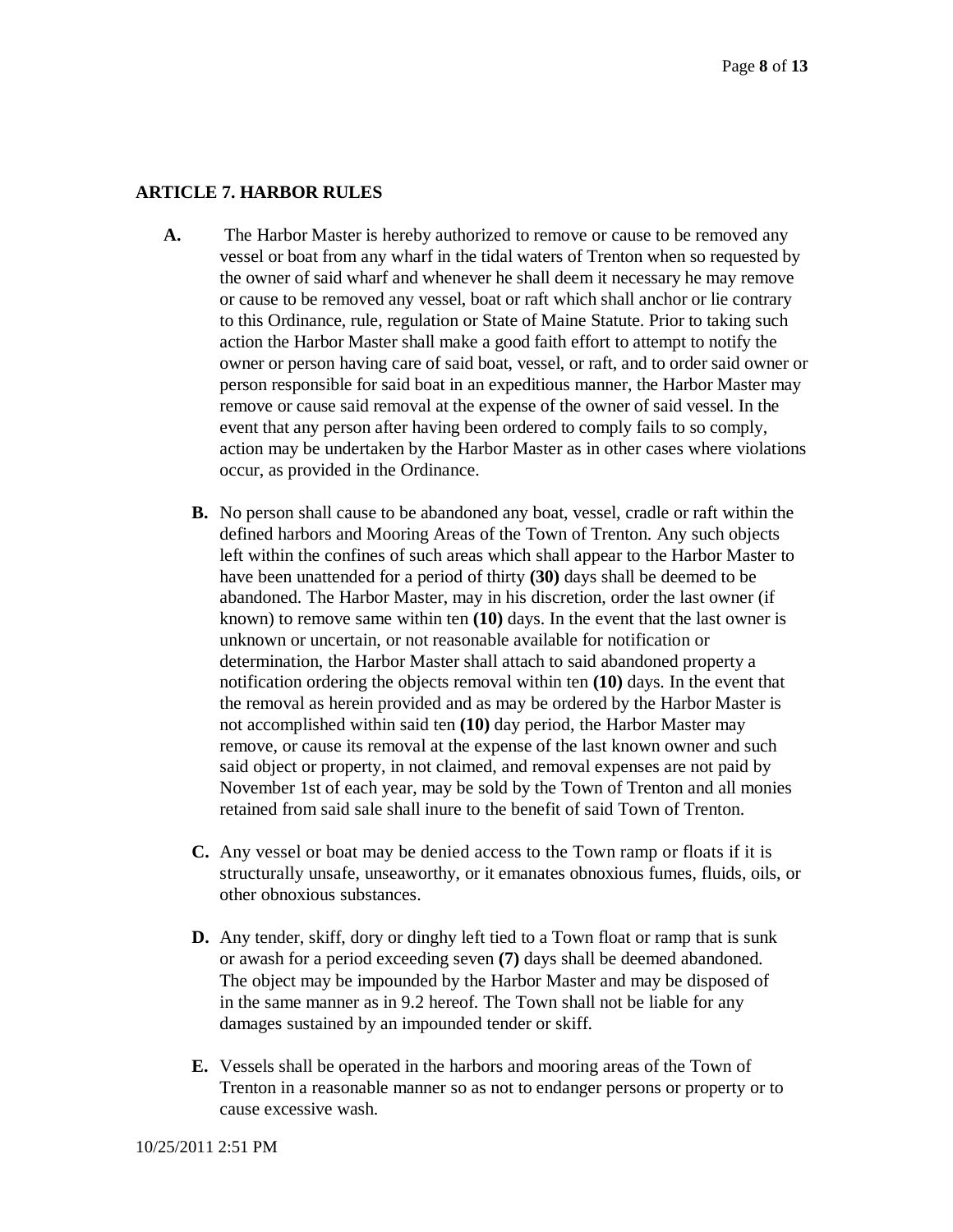- **F.** No person shall refuse to obey a lawful order of the Harbor Master.
- **G.** Boats or vessels may anchor in those areas and for the length of time permitted by the Harbor Master.
- **H.** No person shall moor, or cause to be moored, any vessel, boat, scow, or raft, to any buoy or beacon placed by the Town of Trenton, the United States Government agency in the Harbors or Bays of Trenton, nor shall any person make the same fast thereto in any manner, nor willfully destroy or injure a buoy or beacon.
- **I.** No person shall deposit, throw, sweep, or cause to be deposited or sweep, from any vessel, wharf, dock, or any other place, into the waters of Trenton, any gas or oil, or bilge water containing same, ashes, dirt, stones, gravel, mud logs, planks, or any other substance which will obstruct the navigation of said waters, or to shoal the depth of said waters or pollute the water thereto.
- **J.** No person shall dump or dispose of any refuse or garbage upon any shore of the Town of Trenton, between high and low water marks, or upon waters of the ocean.
- **K.** No person shall cause or allow causing an unreasonable noise in the Harbors.
- **L.** All persons shall park their cars, trucks, and other vehicles when using a public access area set aside and marked by the Town of Trenton in such manner as to assure free access to the harbor boat launch ramp or access to the waters.
- **M.** All boat cradles and trailers shall be removed from the public areas when not in actual use.
- **N.** Boats used as tenders (**not to exceed 14ft)** shall be kept at designated locations and shall be properly cared for by the owner. All tenders shall display the owner' s mooring number.
- **O.** Lobster traps will be allowed in the mooring areas providing they do not impede navigation or inhibit moored vessels. It shall be the responsibility of the trap owner to remove any trap entangled in a mooring.

# **ARTICLE 8 FINES**

A. Except as otherwise specified in this ordinance, any person who continues to violate any provision of this ordinance after receiving notice of such violation shall be subject to a fine of not less than **\$25.00** nor more than **\$100.00** for each violation. Each day a violation is continued is a separate offense. All fines shall be payable to the Town of Trenton.

10/25/2011 2:51 PM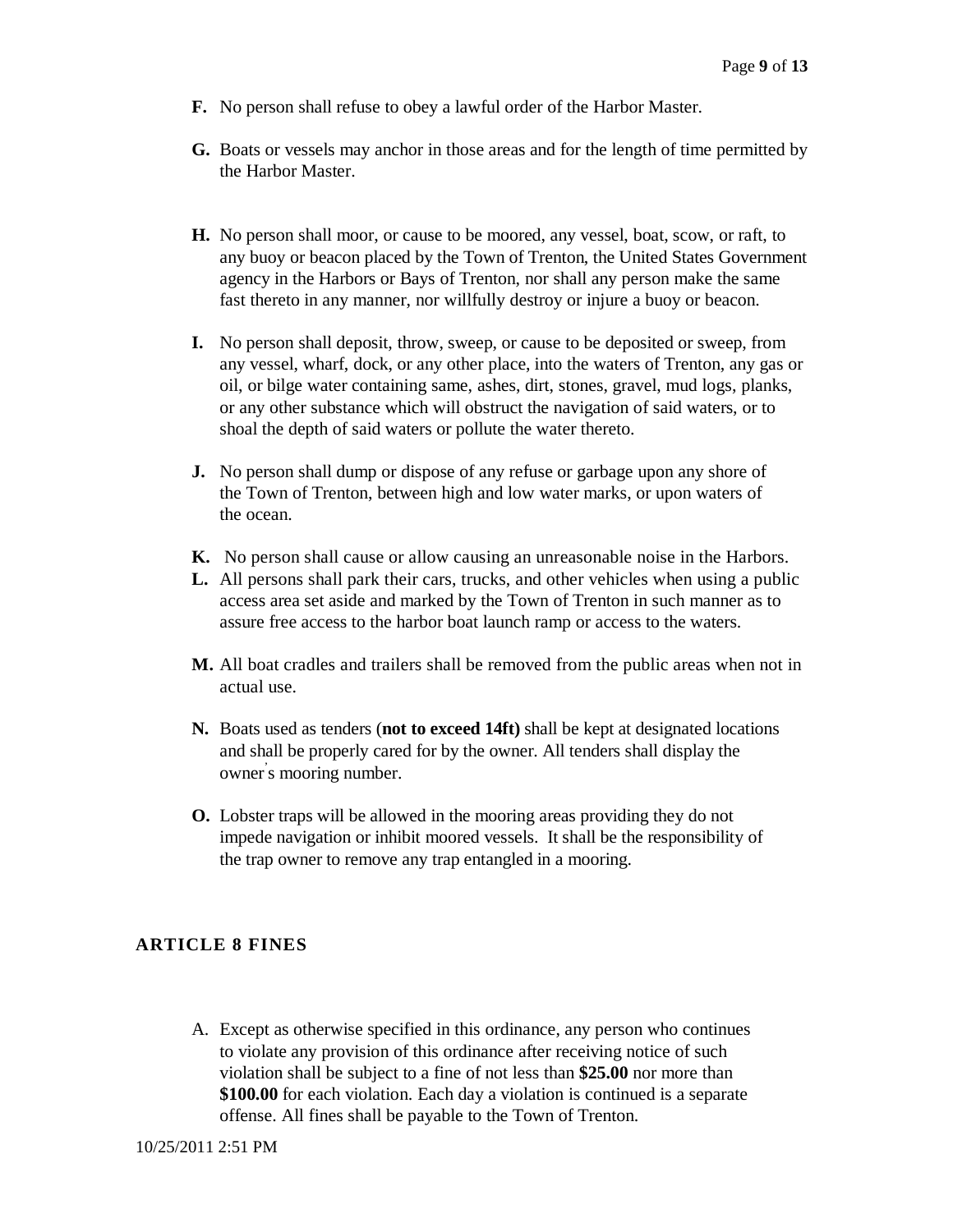# **ARTICLE 9 APPEALS**

- **A.** Any and all persons aggrieved directly or indirectly by a decision, order, rule or act, or failure to act of the Harbor Master, may appeal said decision, order, rule, act or failure to act, to the Board of Selectmen. In deciding an appeal, the Board shall hear and approve or approve with modifications of conditions, or disapprove the decision, order, rule, act or failure to act from which appeal is taken.
- **B.** Such appeals shall be made in writing to the Board of Selectmen within five **(5)** calendar days of the decisions, order, rule, act or failure to act from which appeal is taken. It must state with specificity the decision, order, rule, act or failure to act from which the appeal is taken and the reason for the appeal. The appeal shall be considered by the Board of Selectmen within thirty **(30)** days of notification of appeal.
- **C.** An appeal may be taken by any party from a decision of the Board of Selectmen to the Hancock County Superior Court in accordance with Maine Rule of Civil Procedure 80B.

# **ARTICLE 10 SEPARABLILITY**

- **A.** If any section, subsection, sentence, clause, phrase or portion of this Ordinance is for any reason held invalid or unconstitutional by any court, such portion shall be deemed a separate, distinct and independent provision and such holding shall not affect the validity of the remaining portions thereof.
- **B.** Any prior Harbor regulation, rule, or ordinance for the Town of Trenton are hereby repealed and all Ordinances and Parts of Ordinances in conflict with or inconsistent with the provisions of this Ordinance are hereby repealed, except that this repeal shall not affect or prevent prosecution or punishment of any person for any act done or committed in violation of any Ordinance hereby repealed prior to the taking effect of this Ordinance.

#### **ARTICLE 11 EFFECTIVE DATE**

This ordinance shall become effective upon adoption by a properly held Trenton Town Meeting, and shall remain in effect until amended or repealed by the legislative body. This ordinance may be amended by the Board of Selectmen only upon recommendation of the Harbor Committee.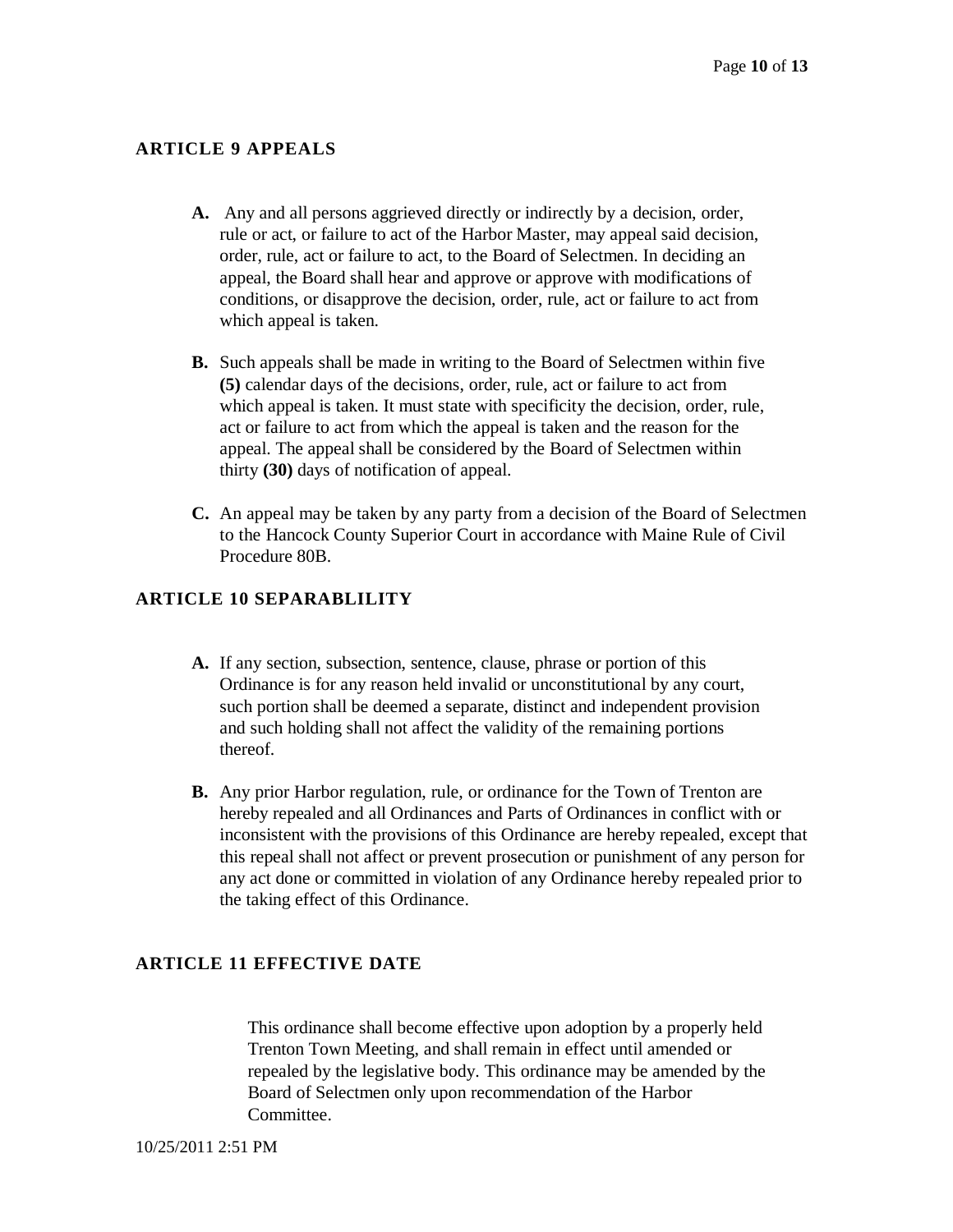# **ARTICLE 12 MOORING SPECIFICATIONS**

- The following general regulations shall govern the setting and maintaining of all moorings:
	- **a.** The Harbormaster may require heavier mooring gear at his discretion.
	- **b.** Every mooring shall carry the number assigned to it at the time of registration.
	- **c.** Floating rope on any mooring is prohibited.
	- **d.** All moorings shall carry an approved float from May 15 to October 1. Poles may be used if the mooring is used year round. Seasonal pole use requires permission of the Harbor Master.
	- **e.** From May 15 to October 1, for rock moorings, mooring scope shall be equal to the depth of the water at mean low tide  $+15$  feet multiplied by 2 from the rock to the bow of the boat. From October 1 to May 15, pennants may be lengthened, provided such action does not interfere with nearby moorings. Mushroom anchor moorings shall have a 3 to 1 scope measured at high tide.

**g**. The following are the recommended minimum specifications for all new moorings and replacement moorings in all Harbors and Mooring Areas except as otherwise provided, or individually specified by the Harbormaster. (All moorings are placed at the owner's risk.)

| <b>Boat Length</b> | <b>Mushroom</b><br>$(lbs)$ | <b>Rock Size</b><br>(lbs) | <b>Bottom</b><br>chain | Top<br>chain | <b>Nylon</b> |
|--------------------|----------------------------|---------------------------|------------------------|--------------|--------------|
| Less than $20'$    | 100                        | 500-1000                  | $1/2$ "                | $1/2$ "      | 5/8"         |
| $20-25'$           | 150-200                    | 1,500-2,000               | 3/4"                   | $1/2$ "      | 5/8"         |
| $25 - 30'$         | 250-300                    | 2,000-3,000               | 3/4"                   | $1/2$ "      | 3/4"         |
| $30-40'$           | 300-400                    | 3,000-4,500               | 1"                     | 5/8"         | 1"           |
| $50 - 60'$         | TBD                        | 4,500-6,000               | 1"                     | $5/8$ "      | 1"           |
| $60'$ and over     |                            | 6,000-TBD                 | 1"                     | 5/8"         | 1"           |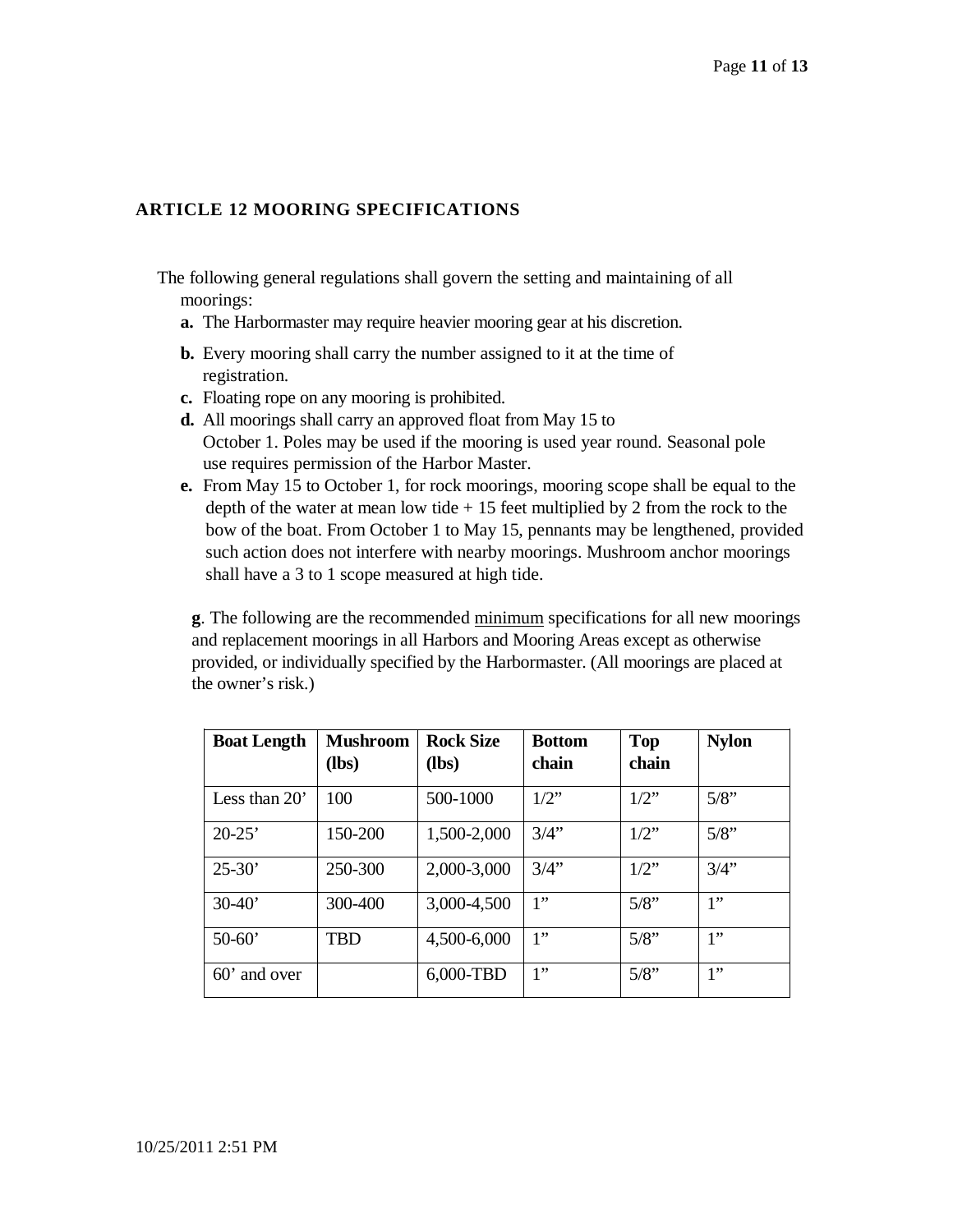# **Mooring Application & Permit**

| For the sum of \$( | ), the municipality of Trenton Maine hereby authorizes: |
|--------------------|---------------------------------------------------------|
|                    |                                                         |

| (Name of permittee): |  |
|----------------------|--|
|                      |  |
|                      |  |
| (Address):           |  |

| To place a mooring in                        | Harbor or Zone () Mooring Area in an area |
|----------------------------------------------|-------------------------------------------|
| designated by the Harbor Master or designee. |                                           |

**The owner shall be responsible for the following:**

- **1. Compliance with all federal, state, and local laws, rules and regulations;**
- **2. Maintenance of the vessel in a seaworthy condition;**
- **3. Protection from hull damage to own and other vessels;**
- **4. Set and maintain a safe mooring.**

**The owner further agrees to hold the municipality, its employees, agents, or designees harmless from any damage, risk, or liability as a result of the authorization and placement.**

**Boat Information:**

**Reg. # \_\_\_\_\_\_\_\_\_\_\_\_\_\_\_\_\_\_\_Exp. date:\_\_\_\_\_\_\_\_\_\_**

**Make \_\_\_\_\_\_\_\_\_\_\_\_\_\_\_\_\_\_ Length: \_\_\_\_\_\_\_\_\_\_\_\_**

**Hull \_\_\_\_\_\_\_\_\_\_\_\_\_\_\_\_\_**

**…………………………………………………………………………………………………**

PERMIT NUMBER ASSIGNED TO MOORING **\_\_\_\_\_\_\_\_\_\_\_\_\_** 

**Signature Date:** 

**This permit is non-transferable and is for the use of the above named person only, except on a temporary basis at the discretion of the Harbor Master or designee.**

**Holder of permit is responsible to set mooring and make adjustments as required for the safety of all adjacent boats. Each mooring float must be marked with the permit number in at least three inch numbers.**